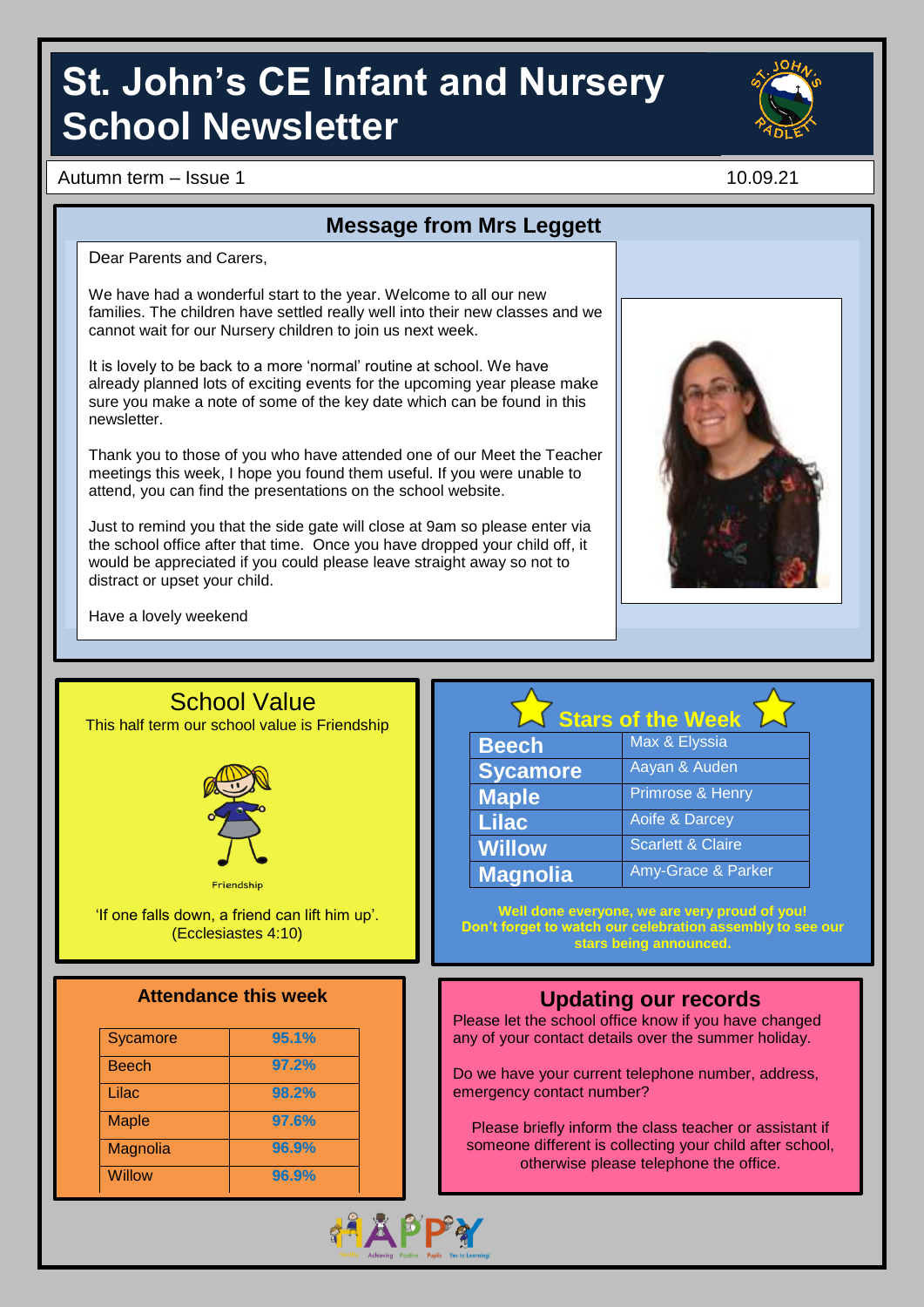# **Meet Mrs Aharon**

I am Mrs Aharon and have been at St John's for over seven years. Initially I was the Headteacher and now I am the Executive Headteacher at St John's and at Fair Field Junior School. This means I have the pleasure of overseeing our children's education from 3-11 years old. I am very lucky to have this privileged role and I look forward to meeting all our new families, as well as seeing familiar faces too. I am typically at St John's on Wednesdays and Thursdays. Mrs Leggett and I, along with the rest of our incredible team, work very closely together to ensure the safety, well-being and high quality education of all our children.



## **Contact with the school**

If you need to contact either Mrs Leggett or Mrs Aharon please do it via this address [admin@stjohnsradlett.herts.sch.uk](mailto:admin@stjohnsradlett.herts.sch.uk)

 we will try to get back to you if a response is The school admin address is checked daily and needed within 24 hours.

If you need to speak to your child's teacher, please make an appointment to see them after school or alternatively, a member of the school's leadership team is available on the school gate.

**Uniform Reminders**

*Children are expected to come to school in correct uniform each day. On PE days they should come to school in correct PE kit.* 

- Hair bows and bands should be grey, white or blue and bows should be no bigger than 5cms. Patterns are not permitted to be shaved into short
- hair. Children should not wear nail polish for school.
- PE Kit should be navy track suit bottoms, black shorts and a plain white t shirt.
- Earrings should only be plain studs.
- School shoes (NOT trainers) are to be worn on days when your child is not doing PE.

#### **Clubs**

We are very excited that we are able to start some of our clubs again next week. You will have received an email with all the details and how to sign up. All bookings are dealt with by the clubs directly and not the school office.

If your child is staying for an after school club they need to still come to school in full uniform, unless it is their PE day. Please bring a suitable change of clothes which they will then change into.

| Day       | When                    | Club                                              | Who                                            |
|-----------|-------------------------|---------------------------------------------------|------------------------------------------------|
| Monday    | Lunch time              | Drama / musical theatre<br>(Starting 13.9.21)     | Year 1 & 2                                     |
|           | After school 3.05 -4.05 | Football<br>(starting 20.9.21)                    | <b>Year 1 &amp; 2</b><br><b>Year 1 &amp; 2</b> |
|           |                         | <b>Busy Brains Maths</b><br>(Starting 20.9.21)    |                                                |
| Tuesday   | Lunch time              | Chess (Starting 14.09.21)                         | Year 1 & 2                                     |
| Wednesday | After school 3.05 -4.05 | Tennis<br>(Starting 15.09.21)                     | <b>Year 1 &amp; 2</b>                          |
| Thursday  | Lunch time              | Cheerleading / Acro Fusion<br>(Starting 16.09.21) | Year 1 & 2                                     |
|           | After school 3.05 -4.05 | Dance<br>(Starting 16.09.21)                      | <b>Year 1 &amp; 2</b>                          |
|           |                         | Art (Starting 07.10.21)                           |                                                |

The children who join a lunchtime club will eat their lunch beforehand.